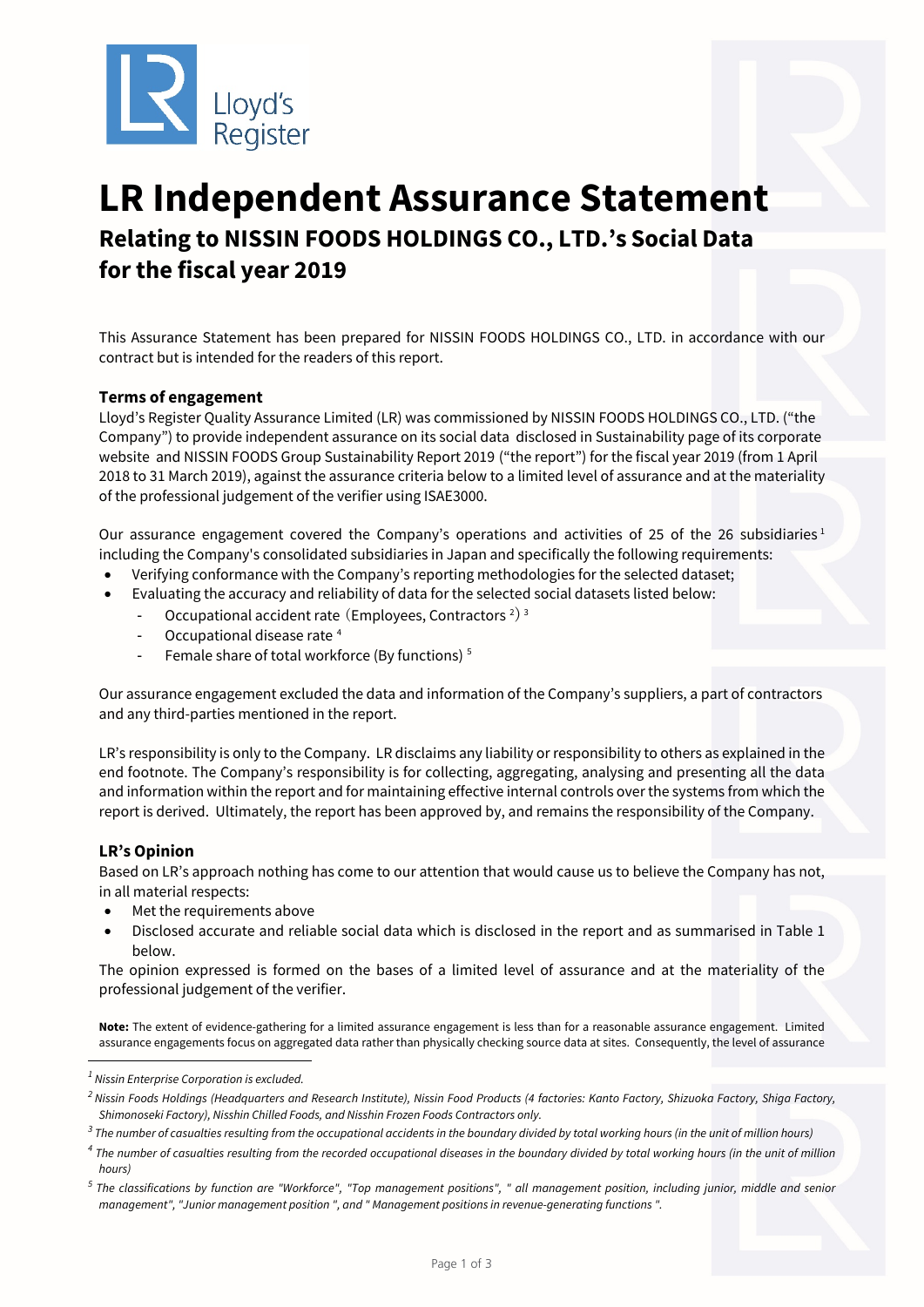

obtained in a limited assurance engagement is substantially lower than the assurance that would have been obtained had a reasonable assurance engagement been performed.

## **LR's approach**

LR's assurance engagements are carried out in accordance with ISAE3000. The following tasks though were undertaken as part of the evidence gathering process for this assurance engagement:

- Auditing the Company's data management systems to confirm that there were no significant errors, omissions or misstatements in the Report. We did this by reviewing the effectiveness of data handling procedures, instructions and systems, including those for internal verification.
- Interviewing with those key people responsible for compiling the data and drafting the report.
- Sampling datasets and traced activity data back to aggregated levels;

## **Observations**

The Company should continue improving the reporting and control systems to further demonstrate the effective management of the social data.

## **LR's standards, competence and independence**

LR implements and maintains a comprehensive management system that meets accreditation requirements for ISO/IEC 17021-1 *Conformity assessment – Requirements for bodies providing audit and certification of management systems – Part1: Requirements* that are at least as demanding as the requirements of the International Standard on Quality Control 1 and comply with the *Code of Ethics for Professional Accountants* issued by the International Ethics Standards Board for Accountants.

LR ensures the selection of appropriately qualified individuals based on their qualifications, training and experience. The outcome of all verification and certification assessments is then internally reviewed by senior management to ensure that the approach applied is rigorous and transparent.

This verification is the only work undertaken by LR for the Company and as such does not compromise our independence or impartiality.

Signed Dated: 31 March 2020

 $S_{ne}$   $\swarrow$  9.

Saeko Shimizu LR Lead Verifier On behalf of Lloyd's Register Quality Assurance Limited Queen's Tower A, 10th Floor, 2-3-1, Minatomirai, Nishi-ku, Yokohama 220-6010, Japan

LR reference: YKA00000666